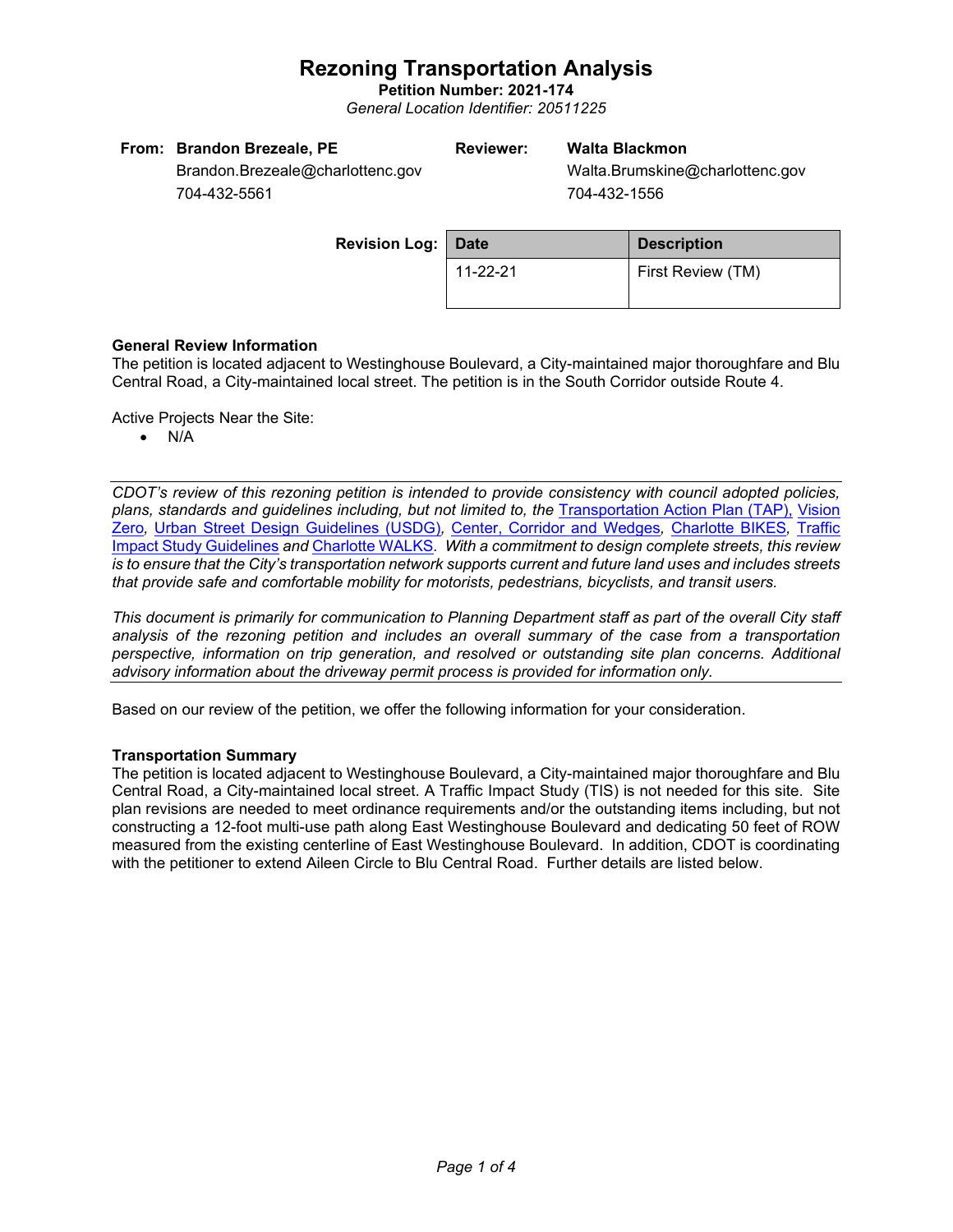# **Rezoning Transportation Analysis**

**Petition Number: 2021-174** *General Location Identifier: 20511225*

## **Trip Generation**

| <b>Scenario</b>     | <b>Land Use</b>                       | <b>Intensity</b> | <b>Trip Generation</b><br>(vehicle<br>trips/day) | <b>Source</b>                                     |
|---------------------|---------------------------------------|------------------|--------------------------------------------------|---------------------------------------------------|
| <b>Existing Use</b> | Vacant                                | None             |                                                  | <b>Tax Record</b>                                 |
|                     | Apartments<br>(R-12MF 11.3)<br>acres) | 135 Units        | 5,850                                            | General guidance from<br>planning and RZ 2001-031 |
| <b>Entitled Use</b> | Single Family<br>(R-4 20.6 acres)     | 82 Dwellings     |                                                  |                                                   |
|                     | Retail<br>(B-2 4 acres)               | 60,000 SF        |                                                  |                                                   |
| Proposed Use        | Townhomes                             | 250 Units        | 1,850                                            | Site Plan: 6/25/2021                              |

### **Provide comments to the specified comments below.**

### **Outstanding Issues Strikethrough = Resolved**

- 1. **Curbline:** The proposed zoning district has a setback measured from back of the existing or proposed future curbline.
	- a. **East Westinghouse Boulevard:** Location of the future back of curb and gutter will be relocated **Exert From the existing street centerline. Revise site plan to show the future back of curb.**<br>Lis 33 feet from the existing street centerline. Revise site plan to show the future back of curb.





Label and dimension the existing and future curb and gutter from the centerline for each road on the site plan.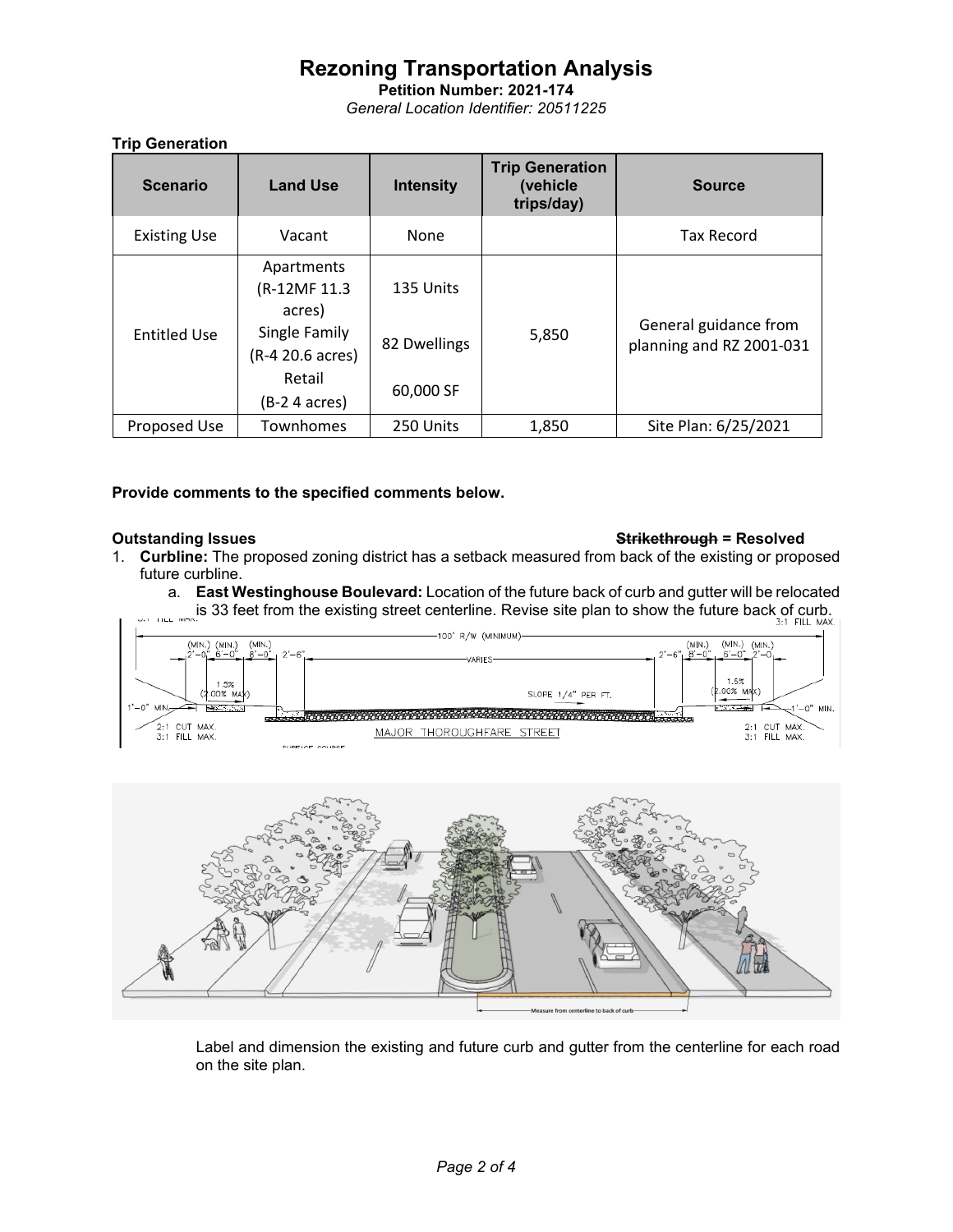### **Rezoning Transportation Analysis Petition Number: 2021-174** *General Location Identifier: 20511225*

### 2. **Traffic Study:**

A Traffic Impact Study (TIS) is not necessary for the complete review of this petition due to the site generating less than 2,500 daily trips. If during the permitting process the site generates more than 2,500 daily trips, then a traffic study will be required.

- 3. Revise site plan and conditional note(s) to commit to dedicate 50' right-of-way from the road centerline. The site plan shall label and dimension the right-of-way from the road centerline on East Westinghouse Boulevard.
- 4. Revise site plan to extend Aileen Circle to Blu Central Road as a Local Residential Medium street per CLDSM U-02.



- 5. The proposed dwelling units exceeds 12 per acre. Per Chapter 20 Subdivision ordinance, site plan and conditional note(s) revisions are needed to commit to construct an 8-foot planting strip, and 12-foot multi-use path along East Westinghouse Boulevard. The planting strip and multi-use path will be measured from the future back of curb. The wider multi-use path also meets the Charlotte WALKS Policy and Charlotte BIKE Policy.
- 6. A site plan note(s) specifying dedication and fee simple conveyance of all rights-of-way to the City before the site's first building certificate of occupancy is issued as needed. CDOT requests rights-ofway set at 2' behind back of sidewalk where feasible.
- 7. A site plan note specifying that all transportation improvements will be approved and constructed before the site's first building certificate of occupancy is issued as needed. The petitioner may phase transportation improvements if said improvements and phasing are explicitly described in site plan notes.
- 8. Add conditional note "All public roadway improvements will be subject to the standards and criteria of CDOT and NCDOT, as applicable, to the roadway improvements within their respective road system authority. It is understood that such improvements may be undertaken by the Petitioner on its own or in conjunction with other development or roadway projects taking place within the broad south western Mecklenburg area, by way of a private/public partnership effort or other public sector project support."

### **Advisory Information**

The following are requirements of the developer that must be satisfied prior to driveway permit approval. These requirements shall be reflected on the rezoning plan, as appropriate.

1. The setback for this district is measured from the back of the existing or future curbline as determined by CDOT and Planning during the permitting process.